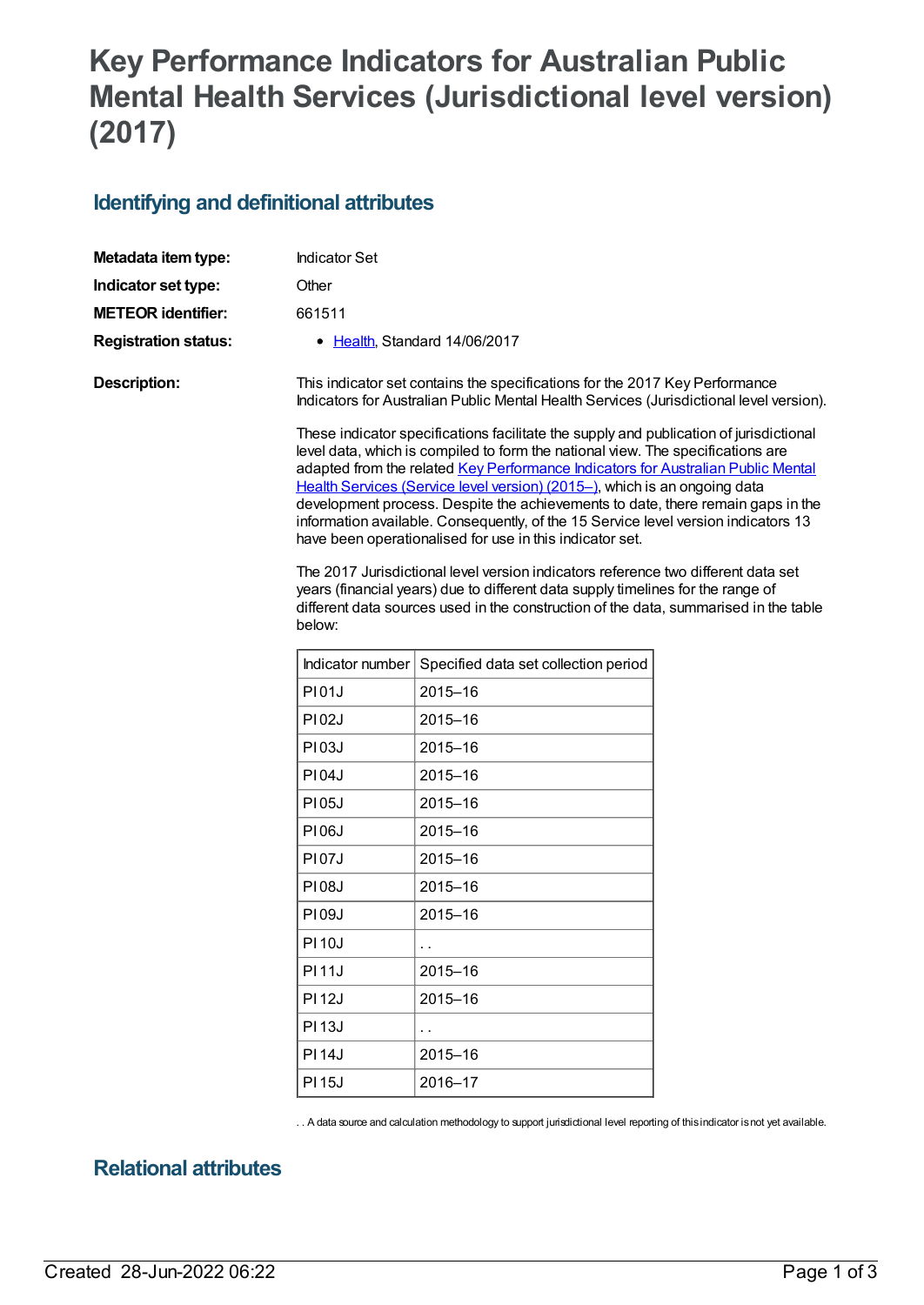See also Key [Performance](https://meteor.aihw.gov.au/content/664057) Indicators for Australian Public Mental Health Services (2017)

• [Health](https://meteor.aihw.gov.au/RegistrationAuthority/12), Superseded 26/11/2020

Supersedes Key [Performance](https://meteor.aihw.gov.au/content/630262) Indicators for Australian Public Mental Health Services (Jurisdictional level version) (2016)

• [Health](https://meteor.aihw.gov.au/RegistrationAuthority/12), Superseded 14/06/2017

Has been superseded by Key [Performance](https://meteor.aihw.gov.au/content/693022) Indicators for Australian Public Mental Health Services (Jurisdictional level version) (2018)

• [Health](https://meteor.aihw.gov.au/RegistrationAuthority/12), Superseded 16/02/2021

See also Key [Performance](https://meteor.aihw.gov.au/content/598184) Indicators for Australian Public Mental Health Services (Service level version) (2015–)

• [Health](https://meteor.aihw.gov.au/RegistrationAuthority/12), Superseded 16/02/2021

**Indicators linked to this Indicator set:** KPIs for Australian Public Mental Health Services: PI 01J – Change in [consumer's](https://meteor.aihw.gov.au/content/663800) clinical outcomes, 2017 [Health](https://meteor.aihw.gov.au/RegistrationAuthority/12), Standard 14/06/2017

> KPIs for Australian Public Mental Health Services: PI 02J – 28 day [readmission](https://meteor.aihw.gov.au/content/663806) rate, 2017 [Health](https://meteor.aihw.gov.au/RegistrationAuthority/12), Standard 14/06/2017

KPIs for Australian Public Mental Health Services: PI 03J – National Service Standards [compliance,](https://meteor.aihw.gov.au/content/663808) 2017 [Health](https://meteor.aihw.gov.au/RegistrationAuthority/12), Standard 14/06/2017

KPIs for [Australian](https://meteor.aihw.gov.au/content/663813) Public Mental Health Services: PI 04J – Average length of acute inpatient stay, 2017 [Health](https://meteor.aihw.gov.au/RegistrationAuthority/12), Standard 14/06/2017

KPIs for [Australian](https://meteor.aihw.gov.au/content/663815) Public Mental Health Services: PI 05J – Average cost per acute admitted patient day, 2017 [Health](https://meteor.aihw.gov.au/RegistrationAuthority/12), Standard 14/06/2017

KPIs for [Australian](https://meteor.aihw.gov.au/content/663819) Public Mental Health Services: PI 06J – Average treatment days per three-month community care period, 2017 [Health](https://meteor.aihw.gov.au/RegistrationAuthority/12), Standard 14/06/2017

KPIs for [Australian](https://meteor.aihw.gov.au/content/663822) Public Mental Health Services: PI 07J – Average cost per community treatment day, 2017 [Health](https://meteor.aihw.gov.au/RegistrationAuthority/12), Standard 14/06/2017

KPIs for Australian Public Mental Health Services: PI 08J – [Proportion](https://meteor.aihw.gov.au/content/663825) of population receiving clinical mental health care, 2017 [Health](https://meteor.aihw.gov.au/RegistrationAuthority/12), Standard 14/06/2017

KPIs for [Australian](https://meteor.aihw.gov.au/content/663834) Public Mental Health Services: PI 09J – New client index, 2017 [Health](https://meteor.aihw.gov.au/RegistrationAuthority/12), Standard 14/06/2017

KPIs for Australian Public Mental Health Services: PI 11J – Rate of [pre-admission](https://meteor.aihw.gov.au/content/663836) community care, 2017 [Health](https://meteor.aihw.gov.au/RegistrationAuthority/12), Standard 14/06/2017

KPIs for Australian Public Mental Health Services: PI 12J – Rate of [post-discharge](https://meteor.aihw.gov.au/content/663838) community care, 2017 [Health](https://meteor.aihw.gov.au/RegistrationAuthority/12), Standard 14/06/2017

KPIs for Australian Public Mental Health Services: PI 14J – Outcomes [readiness,](https://meteor.aihw.gov.au/content/663840) 2017 [Health](https://meteor.aihw.gov.au/RegistrationAuthority/12), Standard 14/06/2017

KPIs for [Australian](https://meteor.aihw.gov.au/content/663842) Public Mental Health Services: PI 15J – Rate of seclusion, 2017 [Health](https://meteor.aihw.gov.au/RegistrationAuthority/12), Standard 14/06/2017